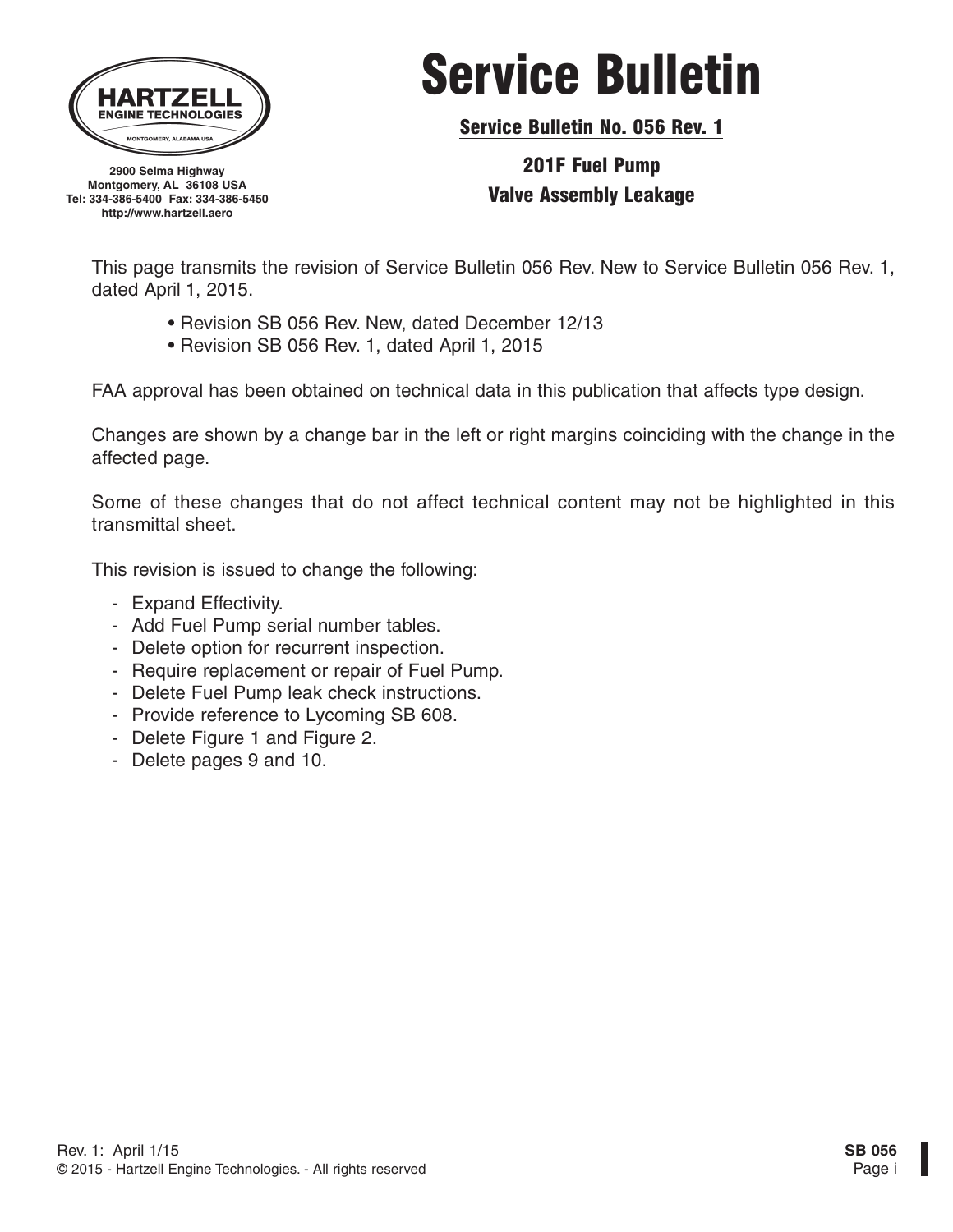Service Bulletin No. 056 Rev. 1

201F Fuel Pump Valve Assembly Leakage

#### **INTENTIONALLY LEFT BLANK**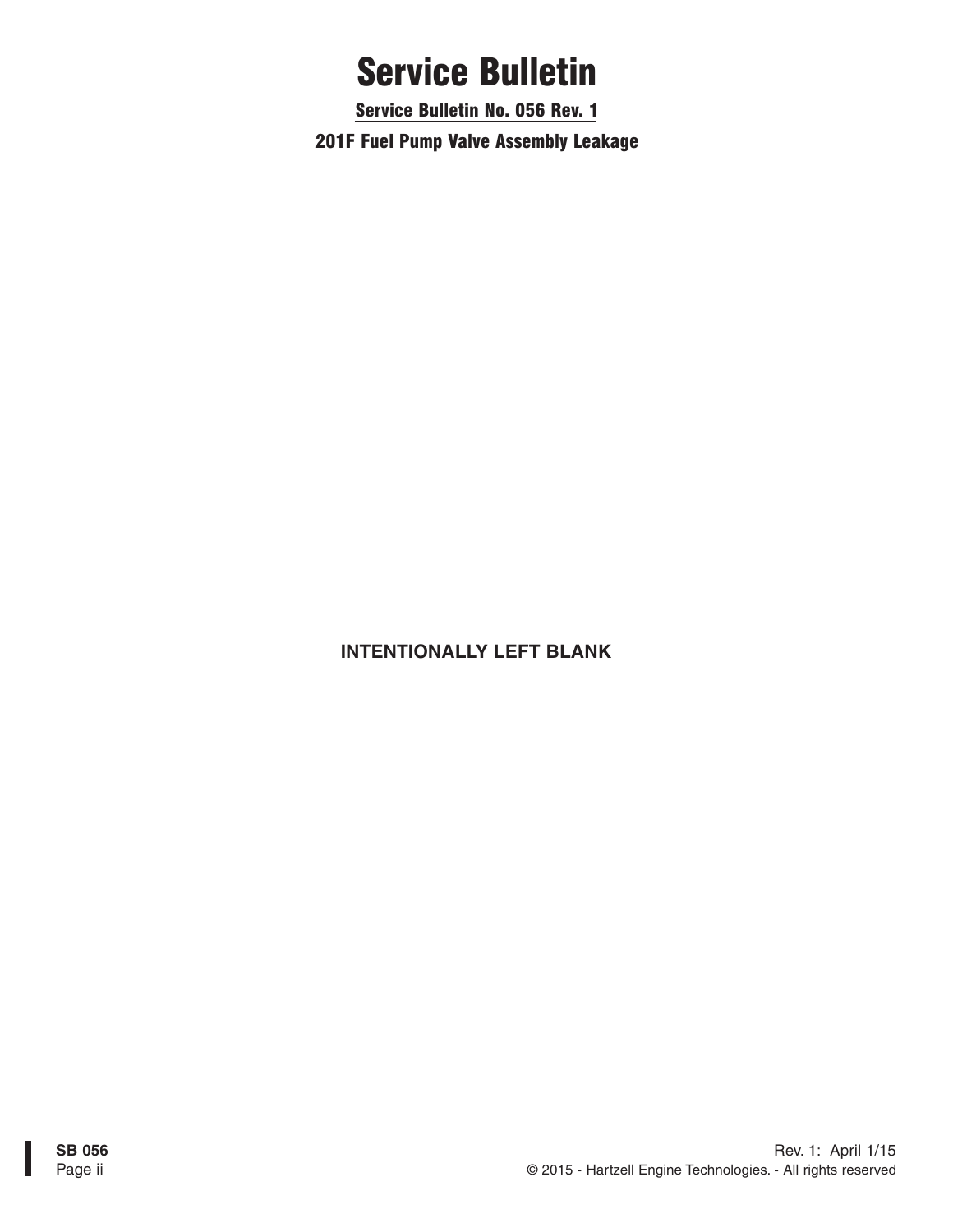

**2900 Selma Highway Montgomery, AL 36108 USA Tel: 334-386-5400 Fax: 334-386-5450**

#### 1. Planning Information

A. Effectivity

#### (1) Hartzell Engine Technologies LLC (HET) 201F Series fuel pump used on Lycoming engines with part numbers listed in Table 3 of this Service Bulletin are affected by this Service Bulletin.

- a. Fuel pumps manufactured between February 2012 and January 2014 with serial numbers shown in Table 1 and Table 2 are affected by this service bulletin.
- b. An affected fuel pump may be new, rebuilt, or overhauled.
- (2) All valve assemblies P/N 063F-5001 sold as replacement parts between February 2012 and January 2014 are affected by this Service Bulletin.
	- a. Any 201F fuel pump utilizing an affected P/N 063F-5001 valve assembly in a field repair or overhaul is affected by this service bulletin.
- **WARNING:** DO NOT USE OBSOLETE OR OUTDATED INFORMATION. PERFORM ALL INSPECTIONS OR WORK IN ACCORDANCE WITH THE MOST RECENT REVISION OF THE APPLICABLE AIRCRAFT AND/OR ENGINE MAINTENANCE MANUAL (MM) AND THIS SERVICE BULLETIN (SB). INFORMATION CONTAINED IN THE MM AND THE SB MAY BE SIGNIFICANTLY CHANGED FROM EARLIER REVISIONS. USE OF OBSOLETE INFORMATION MAY CREATE AN UNSAFE CONDITION THAT MAY RESULT IN DEATH, SERIOUS BODILY INJURY, AND/OR SUBSTANTIAL PROPERTY DAMAGE. REFER TO THE APPLICABLE MM INDEX AND THE HET WEBSITE FOR THE MOST RECENT REVISION LEVELS.
- B. Concurrent Requirements
	- (1) Compliance with the most current revision of HET SB 041 and SB 045.
- C. Reason
	- (1) Fuel leaks at the fuel pump valve assembly have been observed. These leaks may be due to assembly issues associated with the valve assembly.
	- (2) Should fuel leak at the valve assembly, it will exit the pump at the vent drain port in the relief valve cover. Depending upon the installation, fuel may be vented into the aircraft overboard drain system, vented into the turbocharger reference line, or vented into the engine compartment.
	- (3) Some overboard fuel drain systems may connect the pump housing drain port with the relief valve cover vent drain port. This requires that the pump housing drain port be checked for fuel leakage as well to identify the fuel leak path.
	- (4) Fuel pump valve assembly leakage may pose a fire hazard if fuel enters the engine compartment.
	- (5) Regulatory action is unknown.

# Service Bulletin

Service Bulletin No. 056 Rev. 1

#### 201F Fuel Pump Valve Assembly Leakage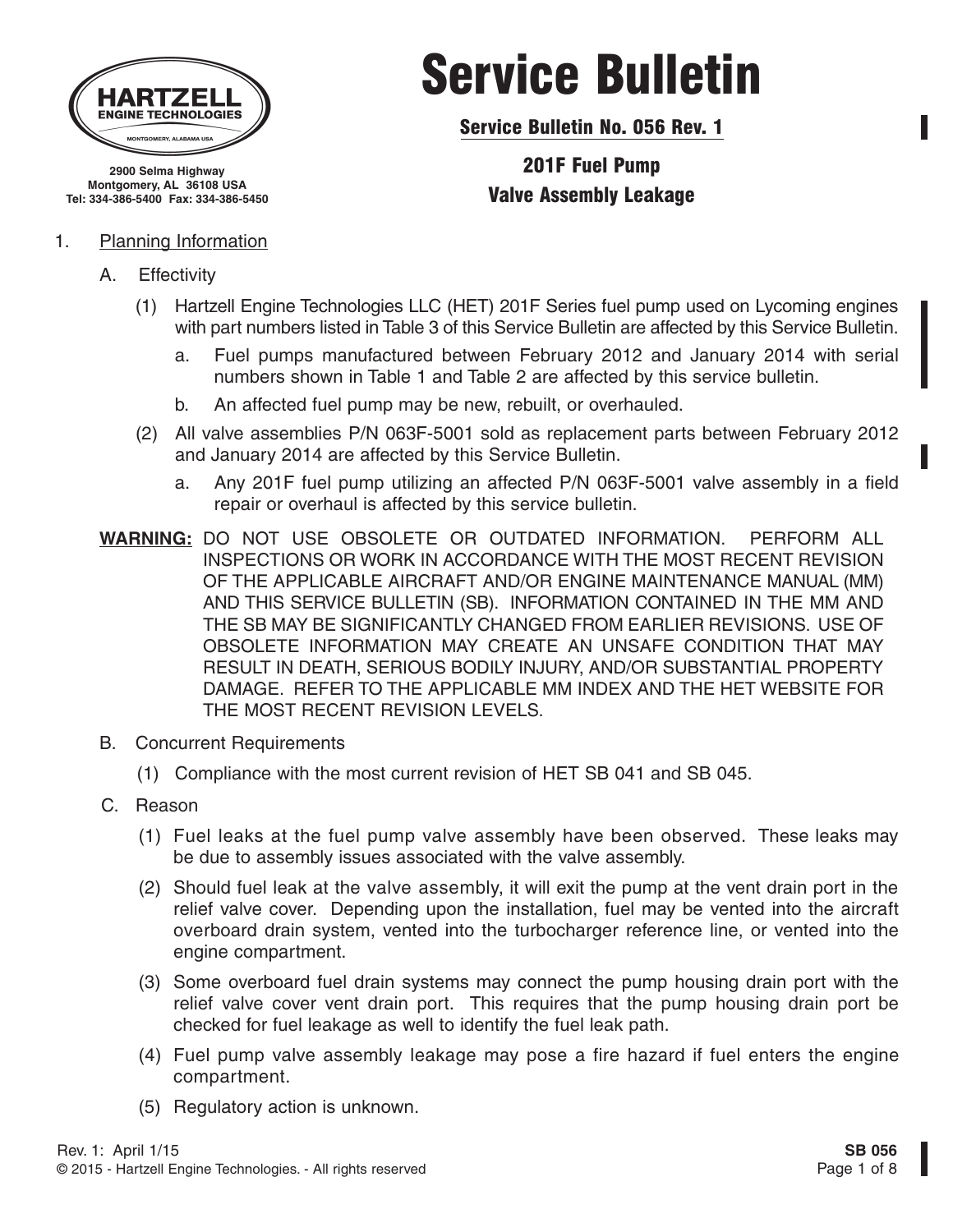Service Bulletin No. 056 Rev. 1

#### 201F Fuel Pump Valve Assembly Leakage

#### D. Description

- (1) This Service Bulletin provides Instructions for Continued Airworthiness (ICA).
- (2) This Service Bulletin is being issued to require replacement of affected 201F fuel pump assemblies.
- (3) This Service Bulletin is being issued to require replacement of affected P/N 063F-5001 valve assemblies.
	- a. 201F fuel pumps NOT affected by this Service Bulletin may contain a P/N 063F-5001 valve assembly that IS affected by this Service Bulletin.
- E. Compliance
	- (1) Within the next 50 hours time in service after the effective date of this Service Bulletin or at the next scheduled inspection, whichever occurs first, replace affected 201F fuel pump assemblies in accordance with the Accomplishment Instructions of this Service Bulletin.
	- (2) If an affected 201F fuel pump is found in inventory, return it to HET.
	- (3) Replacement Valve assemblies, P/N 063F-5001 in inventory that were sold by HET between February 2012 and January 2014, must be returned to HET.
	- (4) Replacement and return of an affected 201F fuel pump or affected valve assembly are the terminating action for this Service Bulletin.
- F. Approval
	- (1) FAA acceptance has been obtained on technical data in this publication that affects type design.
- G. Manpower
	- (1) Additional manpower is negligible if performed in conjunction with regularly scheduled maintenance inspection as required by the engine/aircraft manufacturer.
- H. References
	- (1) Applicable aircraft POH/AFM.
	- (2) Aircraft maintenance manual (as applicable).
	- (3) Lycoming Engines Service Instructions or maintenance manual (for applicable model).
	- (4) Lycoming Engines Service Bulletin 608 of the latest revision.
	- (5) Hartzell Engine Technologies LLC Fuel Pump Maintenance Manual P/N 200201-000 Rev. F or later.
- I. Other Publications Affected
	- (1) None
- J. Weight and Balance
	- (1) Not affected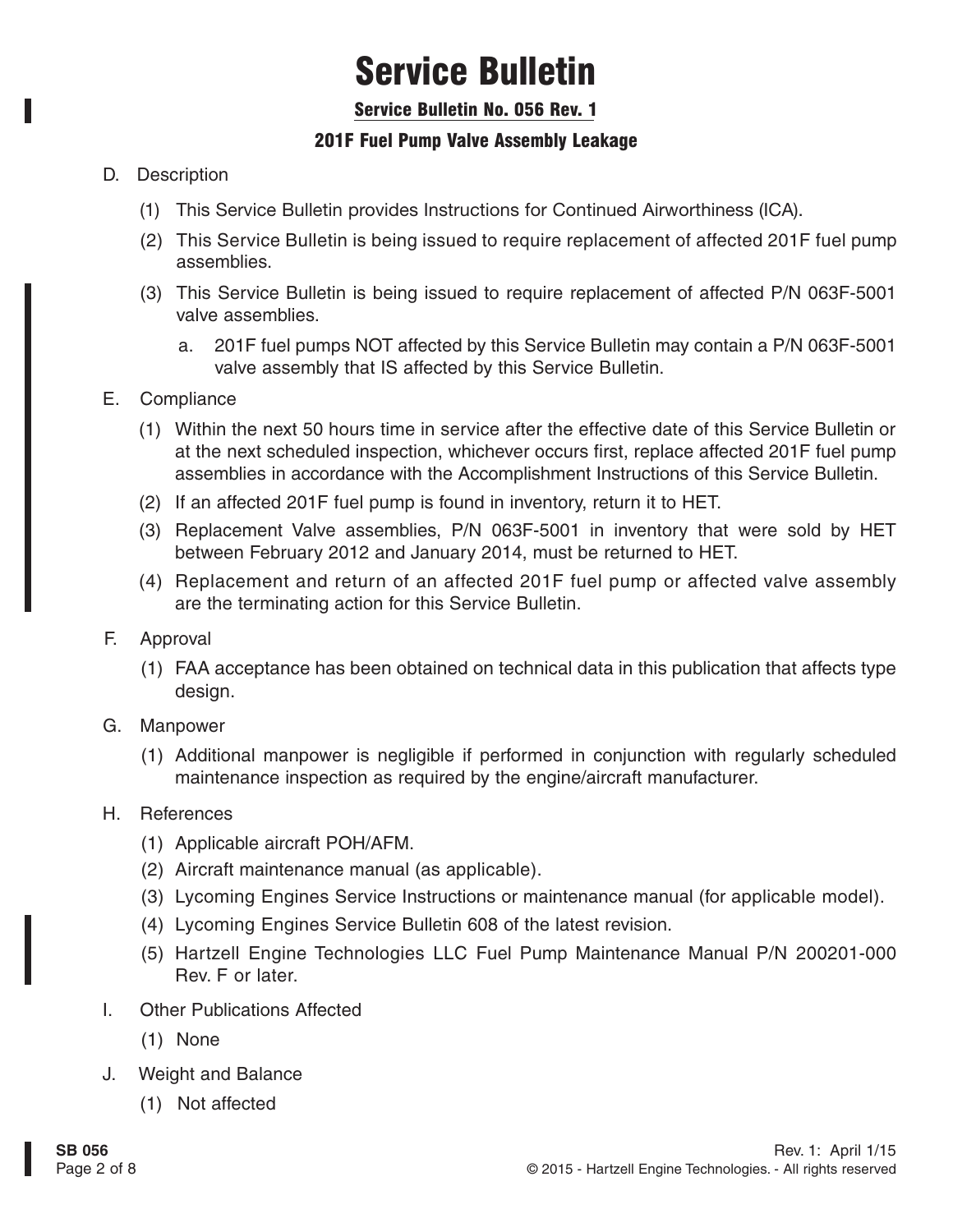Service Bulletin No. 056 Rev. 1

#### 201F Fuel Pump Valve Assembly Leakage

#### 2. Material Information

- A. 201F Fuel Pump with an affected valve assembly: if being repaired, one (1) each, valve assembly P/N 063F-5001 not affected by this Service Bulletin.
- B. Affected 201F Fuel Pump: if being replaced, one (1) each, 201F fuel pump of same P/N being replaced but not affected by this Service Bulletin.\*
	- **\* Fittings are not part of the HET fuel pump and are provided by the airframe or engine manufacturer.**
- 3. Accomplishment Instructions
- **WARNING 1:** THIS PROCEDURE MUST BE PERFORMED BY COMPETENT AND QUALIFIED PERSONNEL WHO ARE FAMILIAR WITH ENGINE AND AIRFRAME MAINTENANCE THAT IS SPECIFIC TO THE ENGINE FUEL SYSTEM. FAILURE TO DO SO MAY RESULT IN ECONOMIC LOSS, EQUIPMENT DAMAGE, AND/OR PHYSICAL INJURY.
- **WARNING 2:** DO NOT USE OBSOLETE OR OUTDATED INFORMATION. PERFORM ALL INSPECTIONS OR WORK IN ACCORDANCE WITH THE MOST RECENT REVISION OF THIS SERVICE BULLETIN AND THE APPLICABLE AIRCRAFT, ENGINE AND/OR HET 200201-0000 MAINTENANCE MANUAL. INFORMATION CONTAINED IN THESE MANUALS OR THIS SERVICE BULLETIN MAY BE SIGNIFICANTLY CHANGED FROM EARLIER REVISIONS. FAILURE TO COMPLY WITH THE SERVICE BULLETIN OR THE USE OF OBSOLETE INFORMATION MAY CREATE AN UNSAFE CONDITION THAT MAY RESULT IN DEATH, SERIOUS BODILY INJURY, AND/OR SUBSTANTIAL PROPERTY DAMAGE.
- **CAUTION:** DO NOT DEPEND ON THIS SERVICE BULLETIN FOR GAINING ACCESS TO THE AIRCRAFT OR ENGINE. ACCESS REQUIRES THE USE OF THE APPLICABLE MANUFACTURER'S MAINTENANCE MANUALS OR SERVICE INSTRUCTIONS. IN ADDITION, ANY PREFLIGHT OR IN FLIGHT OPERATIONAL CHECKS REQUIRE USE OF THE APPROPRIATE AFM OR POH.
	- A. Effectivity Determination
		- (1) Determine if an HET 201F Fuel Pump is installed using the engine or aircraft logbooks. If not found in the logbooks, use the applicable engine and/or airframe maintenance manuals to gain proper access. Physically locate the data tag on the fuel pump and determine if an HET 201F Fuel Pump is installed.
			- a. If an HET 201F Fuel Pump is installed, determine if the serial number is listed on either Table 1 or Table 2.
			- b. If an HET 201F Fuel Pump is installed and its serial number is not shown on Table 1 or Table 2, use engine and/or airframe documentation to determine if the Fuel Pump has been repaired or overhauled such that an affected P/N 063F-5001 Valve Assembly could be installed.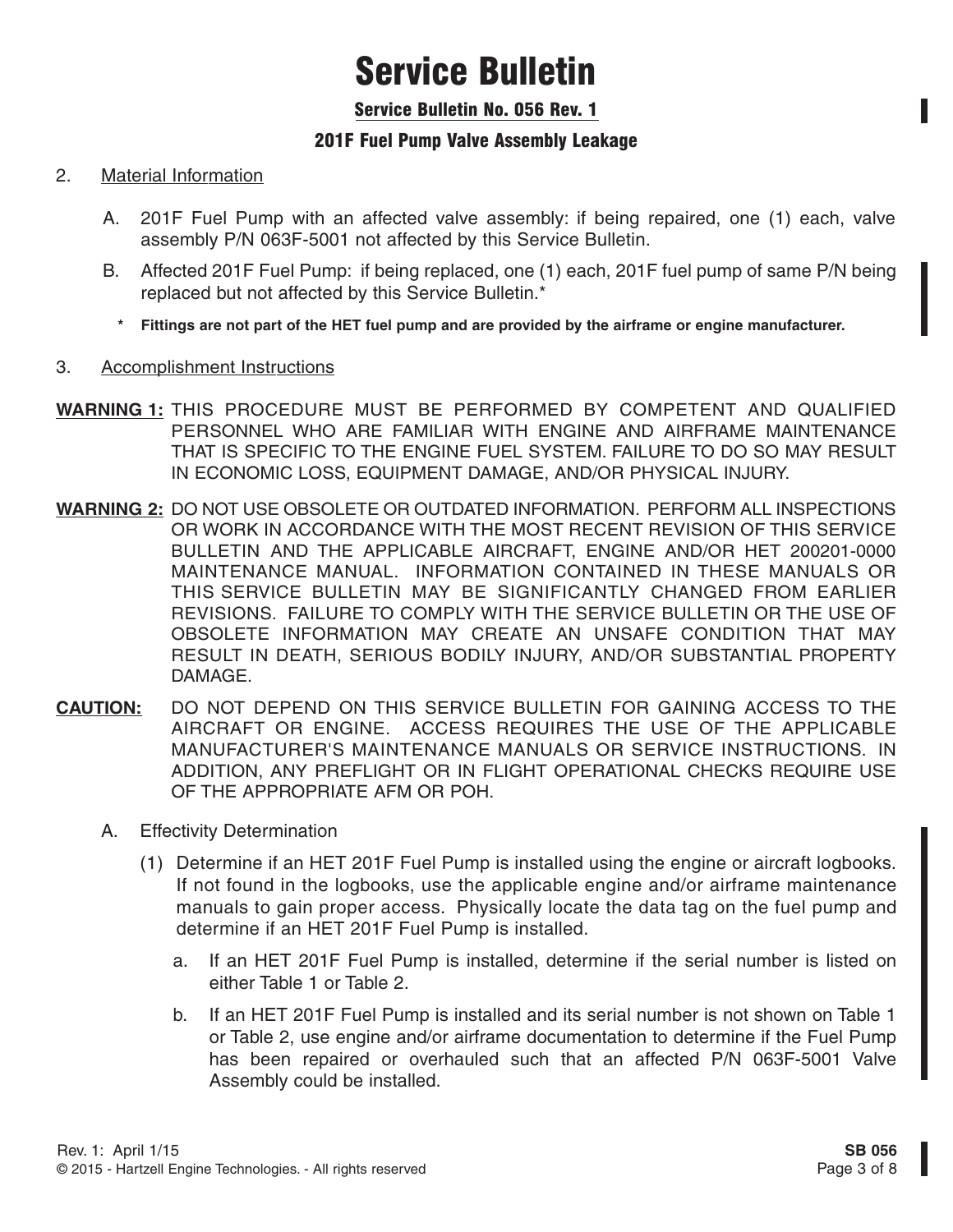Service Bulletin No. 056 Rev. 1

#### 201F Fuel Pump Valve Assembly Leakage

- (2) If it is determined that an HET 201F Fuel Pump affected by this service bulletin is installed, proceed to section 3.B.
- (3) If it is determined that an HET 201F Fuel Pump NOT affected by this Service Bulletin is installed, proceed to section 3.C.(3).
- B. Corrective Action:
	- (1) Remove the fuel pump from the engine for repair or replacement in accordance with current engine/airframe maintenance manual or service instructions.
	- (2) If the pump is to be replaced, retain all engine or airframe supplied fittings for installation in the replacement fuel pump. Replace with a fuel pump not affected by this service bulletin.
		- a. If the affected pump is listed on Table 1 return directly to HET.
		- b. If the affected pump is listed on Table 2, refer to the latest version of Lycoming SB 608 for information regarding return.
	- (3) If repairing the 201F fuel pump, the 063F-5001 valve assembly must be replaced with new valve assembly that is not affected by this Service Bulletin.
		- a. Repair by replacement of the valve assembly or any other repair must be done in accordance with the latest revision of the HET P/N 200201-0000 Overhaul & Maintenance manual.
- C. Return to Service
	- (1) Install the replacement or repaired 201F fuel pump on the aircraft engine in accordance with the latest revision of the aircraft or engine maintenance manual or service instructions.
	- (2) Perform the recommended fuel pump functional tests in accordance with the appropriate aircraft maintenance manual, engine service instructions, and per operational test in the AFM or POH.
	- (3) Using the applicable aircraft and engine manufacturer's maintenance manuals of the latest revision, install any portion of the aircraft that was removed to gain access.
	- (4) The aircraft may be returned to service after making a logbook entry to indicate compliance with this Service Bulletin.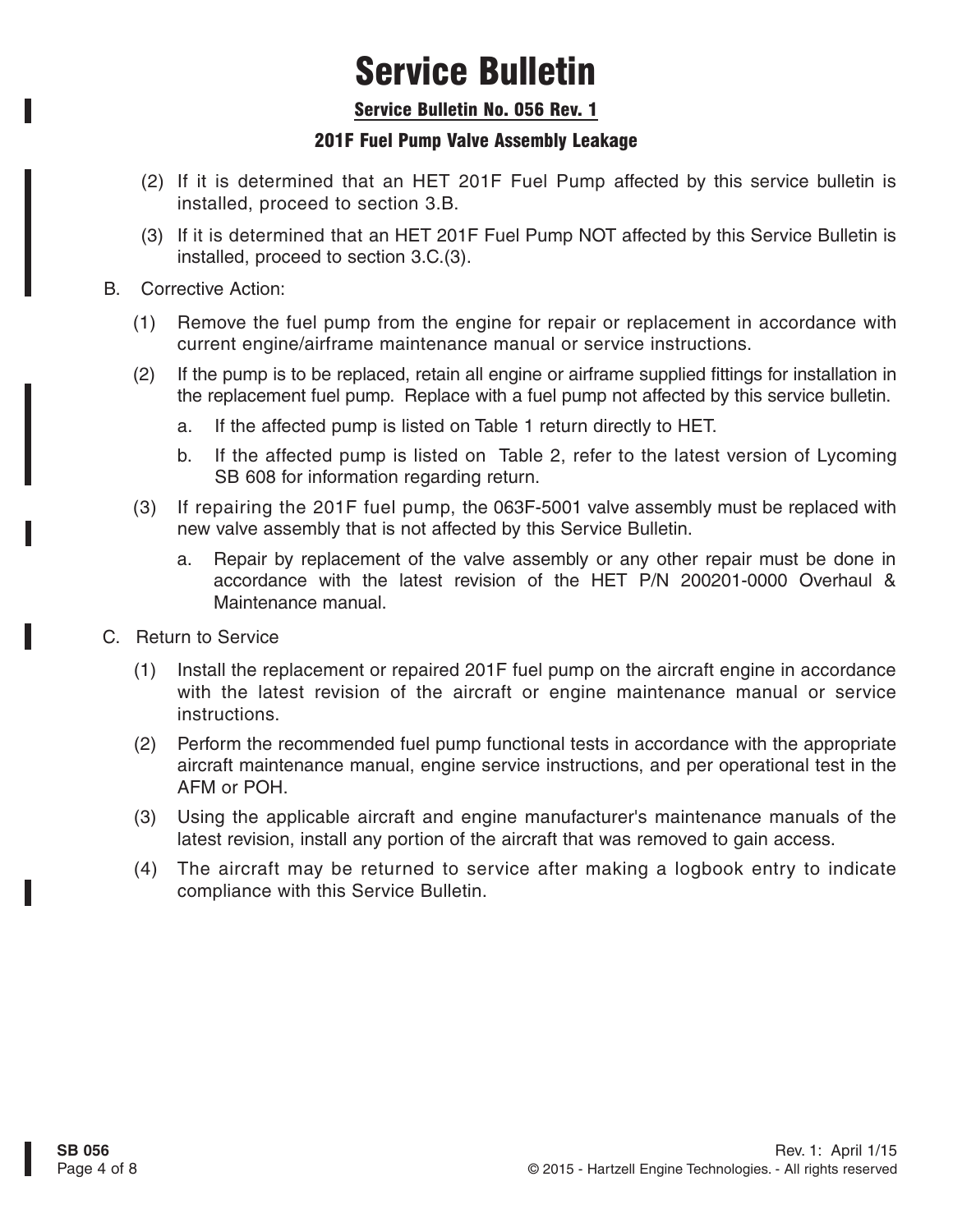Service Bulletin No. 056 Rev. 1

#### 201F Fuel Pump Valve Assembly Leakage

#### 4. Contact Information

- A. Contact HET Product Support for all communications regarding the technical content of this Service Bulletin.
	- (1) Phone +1.334.386.5400
	- (2) Fax +1.334.386.5450
	- (3) E-mail at techsupport@HartzellEngineTech.com
	- (4) Address

Hartzell Engine Technologies LLC 2900 Selma Highway Montgomery, AL 36108 USA

| H-PCN088FP | H-PCN094FP | H-PCN095FP | H-PCN116FP | H-PCN117FP | H-PCN118FP | H-PDN013FP | H-PDN020FP |
|------------|------------|------------|------------|------------|------------|------------|------------|
| H-PDN021FP | H-PDN022FP | H-PEN024FP | H-PEN025FP | H-PEN026FP | H-PEN028FP | H-PEN029FP | H-PEN030FP |
| H-PEN031FP | H-PEN032FP | H-PEN033FP | H-PEN034FP | H-PFN069FP | H-PFN072FP | H-PFN073FP | H-PFN074FP |
| H-PFN075FP | H-PFN077FP | H-PFN078FP | H-PFN079FP | H-PFN080FP | H-PFN081FP | H-PFN082FP | H-PFN083FP |
| H-PFN084FP | H-PFN089FP | H-PFN090FP | H-PFN091FP | H-PFN092FP | H-PJN001FP | H-PJN002FP | H-PJN025FP |
| H-PJN042FP | H-PKN018FP | H-PKN019FP | H-PKN020FP | H-PKN021FP | H-PKN022FP | H-PKN00138 | H-PLN017FP |
| H-QAN024FP | H-QDN006FP | H-QDN007FP | H-QDN008FP | H-ODN009FP | H-QDN010FP | H-QDN011FP | H-QDN012FP |
| H-QEN002FP | H-QEN161FP | H-OFN011FP | H-OFN012FP | H-OFN013FP | H-QFN014FP | H-OFN017FP | H-QGN052FP |
| H-OHN022FP | H-QIN037FP | H-QIN038FP | H-QIN039FP | H-QIN040FP | H-QIN041FP | H-QLN032FP | H-OLN033FP |
| H-QLN034FP |            |            |            |            |            |            |            |

#### **Table 1 - Serial Numbers Hartzell Engine Technologies Distributor Supplied 201F Fuel Pumps**

**NOTE:** Table 1 contains serial numbers for affected 201F fuel pumps that were manufactured by Hartzell Engine Technologies and supplied through HET distribution as spares.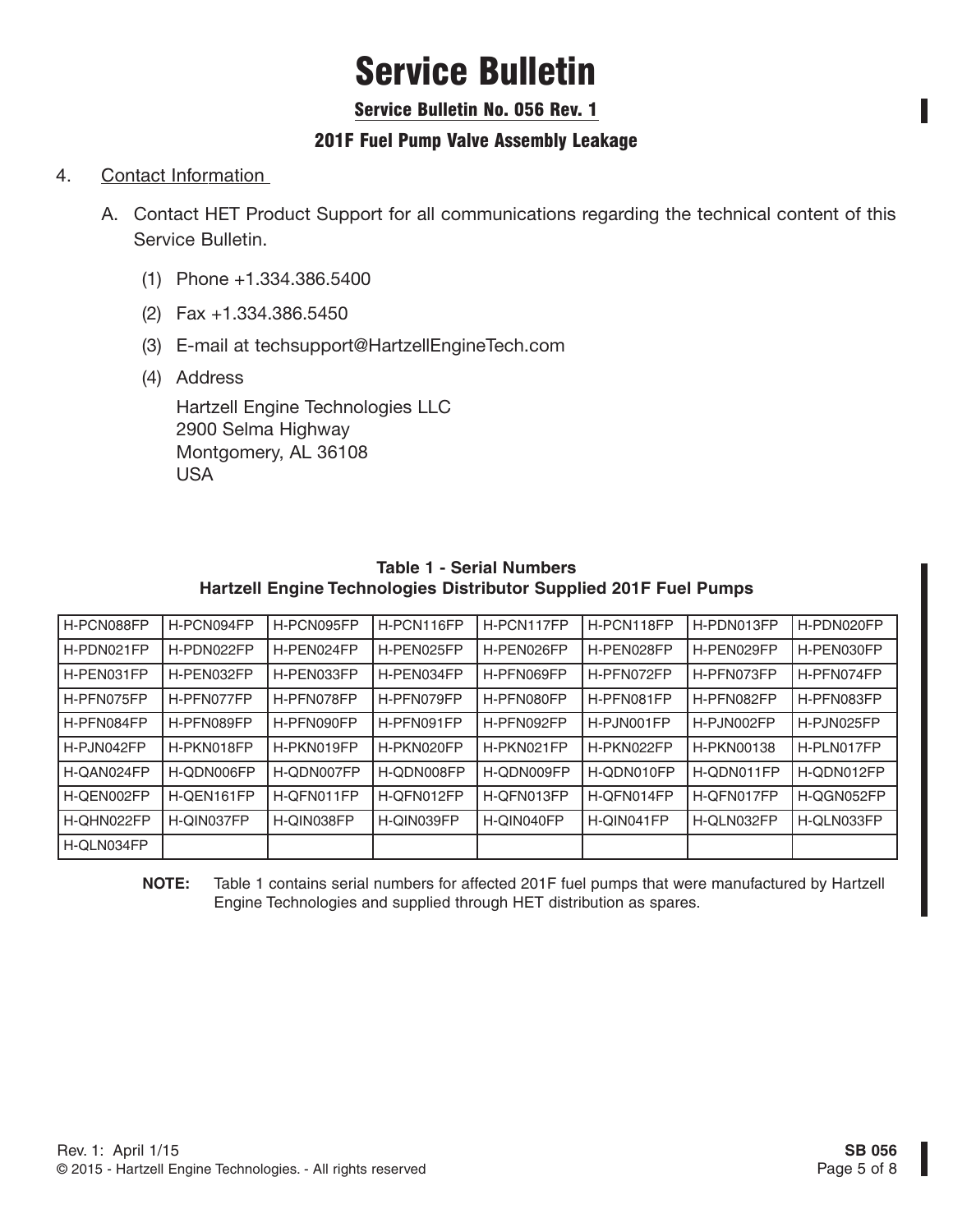Service Bulletin No. 056 Rev. 1

#### 201F Fuel Pump Valve Assembly Leakage

#### **Table 2 - Serial Numbers Lycoming Supplied 201F Fuel Pumps**

| H-PCN025FP | H-PCN026FP | H-PCN027FP | H-PCN029FP | H-PCN030FP | H-PCN031FP | H-PCN032FP | H-PCN033FP |
|------------|------------|------------|------------|------------|------------|------------|------------|
| H-PCN034FP | H-PCN035FP | H-PCN036FP | H-PCN037FP | H-PCN038FP | H-PCN046FP | H-PCN047FP | H-PCN048FP |
| H-PCN049FP | H-PCN050FP | H-PCN064FP | H-PCN065FP | H-PCN066FP | H-PCN067FP | H-PCN068FP | H-PCN078FP |
| H-PCN079FP | H-PCN080FP | H-PCN082FP | H-PCN083FP | H-PCN085FP | H-PCN119FP | H-PCN120FP | H-PCN122FP |
| H-PCN143FP | H-PCN145FP | H-PCN146FP | H-PCN147FP | H-PCN157FP | H-PCN158FP | H-PCN159FP | H-PCN160FP |
| H-PCN161FP | H-PCN162FP | H-PCN163FP | H-PCN164FP | H-PCN165FP | H-PDN001FP | H-PDN002FP | H-PDN003FP |
| H-PDN005FP | H-PDN016FP | H-PDN017FP | H-PDN018FP | H-PDN019FP | H-PDN024FP | H-PDN025FP | H-PDN026FP |
| H-PDN027FP | H-PDN028FP | H-PDN029FP | H-PDN031FP | H-PDN032FP | H-PDN033FP | H-PDN034FP | H-PDN035FP |
| H-PDN036FP | H-PDN037FP | H-PDN038FP | H-PDN064FP | H-PDN065FP | H-PDN066FP | H-PDN067FP | H-PDN068FP |
| H-PDN081FP | H-PDN082FP | H-PDN083FP | H-PDN084FP | H-PDN085FP | H-PDN086FP | H-PEN060FP | H-PEN061FP |
| H-PEN062FP | H-PEN063FP | H-PEN064FP | H-PEN065FP | H-PEN066FP | H-PEN067FP | H-PEN069FP | H-PEN070FP |
| H-PEN071FP | H-PEN072FP | H-PEN133FP | H-PEN134FP | H-PEN135FP | H-PEN136FP | H-PEN137FP | H-PEN139FP |
| H-PEN140FP | H-PEN141FP | H-PEN142FP | H-PFN152FP | H-PFN155FP | H-PFN156FP | H-PFN158FP | H-PFN159FP |
| H-PHN016FP | H-PHN105FP | H-PHN106FP | H-PHN107FP | H-PHN108FP | H-PHN109FP | H-PHN110FP | H-PHN111FP |
| H-PHN112FP | H-PHN113FP | H-PIN006FP | H-PIN007FP | H-PIN008FP | H-PIN009FP | H-PIN010FP | H-PIN011FP |
| H-PIN012FP | H-PIN037FP | H-PIN038FP | H-PIN039FP | H-PIN040FP | H-PIN041FP | H-PIN042FP | H-PJN003FP |
| H-PJN014FP | H-PJN015FP | H-PJN016FP | H-PJN017FP | H-PJN018FP | H-PJN019FP | H-PJN020FP | H-PJN021FP |
| H-PJN022FP | H-PJN024FP | H-PKN046FP | H-PLN037FP | H-PLN038FP | H-PLN039FP | H-PLN040FP | H-PLN041FP |
| H-PLN042FP | H-PLN043FP | H-PLN044FP | H-PLN045FP | H-QAN001FP | H-QAN002FP | H-QAN003FP | H-QAN004FP |
| H-QAN005FP | H-QAN014FP | H-QAN015FP | H-QAN034FP | H-QAN036FP | H-QAN037FP | H-QAN038FP | H-QAN039FP |
| H-QAN043FP | H-QAN044FP | H-QAN045FP | H-QAN046FP | H-QAN047FP | H-QAN048FP | H-QDN003FP | H-QDN004FP |
| H-QDN005FP | H-QDN032FP | H-QDN056FP | H-QDN073FP | H-QDN074FP | H-QEN001FP | H-QEN003FP | H-QEN004FP |
| H-QEN005FP | H-QEN006FP | H-QEN007FP | H-QEN008FP | H-QEN009FP | H-QEN010FP | H-QEN116FP | H-QEN121FP |
| H-QFN018FP | H-QFN019FP | H-QFN020FP | H-QFN034FP | H-QFN035FP | H-QFN036FP | H-QGN026FP | H-QGN027FP |
| H-QGN028FP | H-QGN029FP | H-QGN031FP | H-QGN032FP | H-QGN033FP | H-QGN034FP | H-QGN043FP | H-QGN044FP |
| H-QGN048FP | H-QGN049FP | H-QGN050FP | H-QGN051FP | H-QHN023FP | H-QHN024FP | H-QIN002FP | H-QIN003FP |
| H-QIN024FP | H-QIN025FP | H-QIN026FP | H-QIN033FP | H-QIN042FP | H-QIN043FP | H-QJN035FP | H-QJN036FP |
| H-QJN037FP | H-QJN038FP | H-QJN050FP | H-QJN051FP | H-QKN001FP | H-QKN002FP | H-QKN003FP | H-QKN004FP |
| H-QKN005FP | H-QKN006FP | H-QKN029FP | H-QKN030FP | H-QKN041FP | H-QLN016FP | H-QLN017FP | H-QLN018FP |
| H-QLN019FP | H-QLN020FP | H-QLN021FP | H-QLN022FP | H-QLN023FP | H-QLN024FP | H-QLN025FP | H-QLN026FP |
| H-QLN027FP | H-QLN028FP | H-QLN029FP | H-QLN030FP | H-QLN031FP | H-QLN061FP | H-QLN062FP | H-RAN001FP |
| H-RAN002FP | H-RAN003FP | H-RAN012FP | H-RAN013FP | H-RAN015FP | H-RAN016FP | H-RAN017FP | H-RAN018FP |
| H-RAN033FP | H-RAN034FP | H-RAN035FP | H-RAN036FP | H-RAN037FP | H-RAN055FP | H-RAN056FP |            |

**NOTE:** Table 2 contains serial numbers for affected 201F fuel pumps that were manufactured by HET and supplied by Lycoming Engines, Inc. as original equipment or spares. Refer to latest revision of Lycoming SB 608 for more detailed information.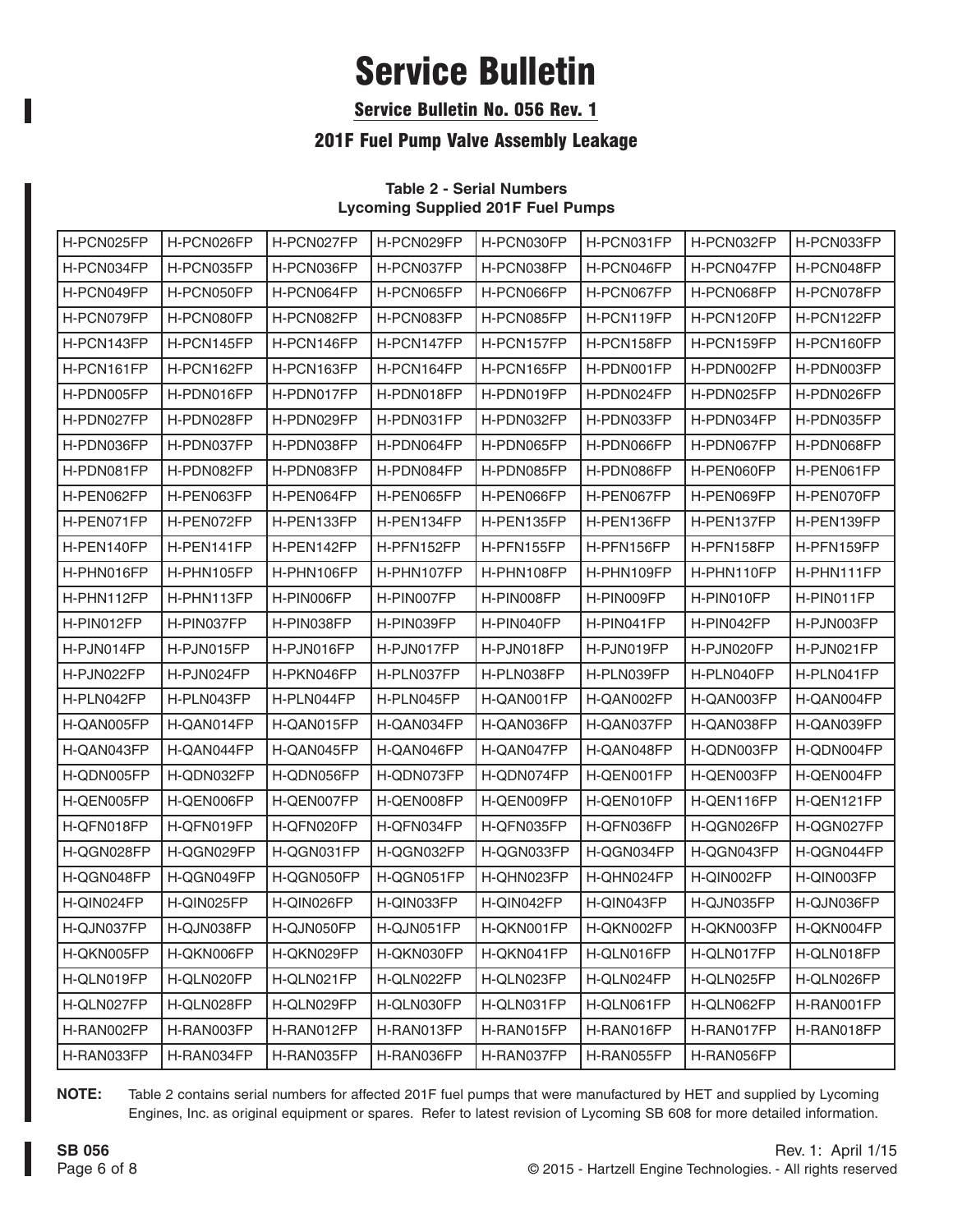Service Bulletin No. 056 Rev. 1

#### 201F Fuel Pump Valve Assembly Leakage

#### **Table 3 - Cross Reference\***

| <b>Part Number</b><br><b>HET Fuel Pump</b> | <b>Part Number</b><br><b>Lycoming</b><br>(Ref. Only) | <b>Lycoming Engine</b><br><b>Installation Eligibility</b>                                                                                                                                             |
|--------------------------------------------|------------------------------------------------------|-------------------------------------------------------------------------------------------------------------------------------------------------------------------------------------------------------|
| 201F-5001                                  | 62D26030                                             | IO-540-G1B5; IO-540-GID5;<br>IO-540-J4A5; IO-540-R1A5;<br>IO-720-A1A; IO-720-A1B                                                                                                                      |
| 201F-5002                                  | 62D26031                                             | IO-720-A1A; IO-720-A1B                                                                                                                                                                                |
| 201F-5003                                  | 62D26032                                             | IO-540-G1C5; IO-540-K1A5;<br>IO-540-K1B5; IO-540-K1F5;<br>IO-320-C1A; IO-320-F1A                                                                                                                      |
| 201F-5004                                  | 62D26033                                             | IO-360-A1B; TIO-360-A1B                                                                                                                                                                               |
| 201F-5005                                  | 62D26034                                             | IO-540-A1A5; IO-540-G1B5;<br>IO-540-G1D5; IO-540-K1C5;<br>IO-540-K1D5; IO-540-K1F5;<br>IO-540-L1A5; IO-540-P1A5;<br>IO-360-B1D; TIO-540-A2B;<br>TIO-540-C1A; TIO-540-E1A;<br>TIO-540-G1A; TIO-540-H1A |
| 201F-5006                                  | 62D26035                                             | IO-540-K1A5D; TIO-360-C1A6D;<br>LIO-320-C1A                                                                                                                                                           |
| 201F-5007                                  | 62D26036                                             | IO-540-M2A5D; TIO-540-AA1AD;<br><b>TIO-540-AB1AD</b>                                                                                                                                                  |
| 201F-5008                                  | 62D26037                                             | TIO-540-AF1A; TIO-540-AF1B                                                                                                                                                                            |

\* This Service Bulletin addresses products for which HET holds FAA PMA approval. Your aircraft or engine may have a similar HET manufactured product that has been installed under an aircraft or engine manufacturers' authority whose part numbers may not be listed in this table. Refer to the latest revision of Lycoming Engines SB 608 for Lycoming supplied 201F fuel pumps.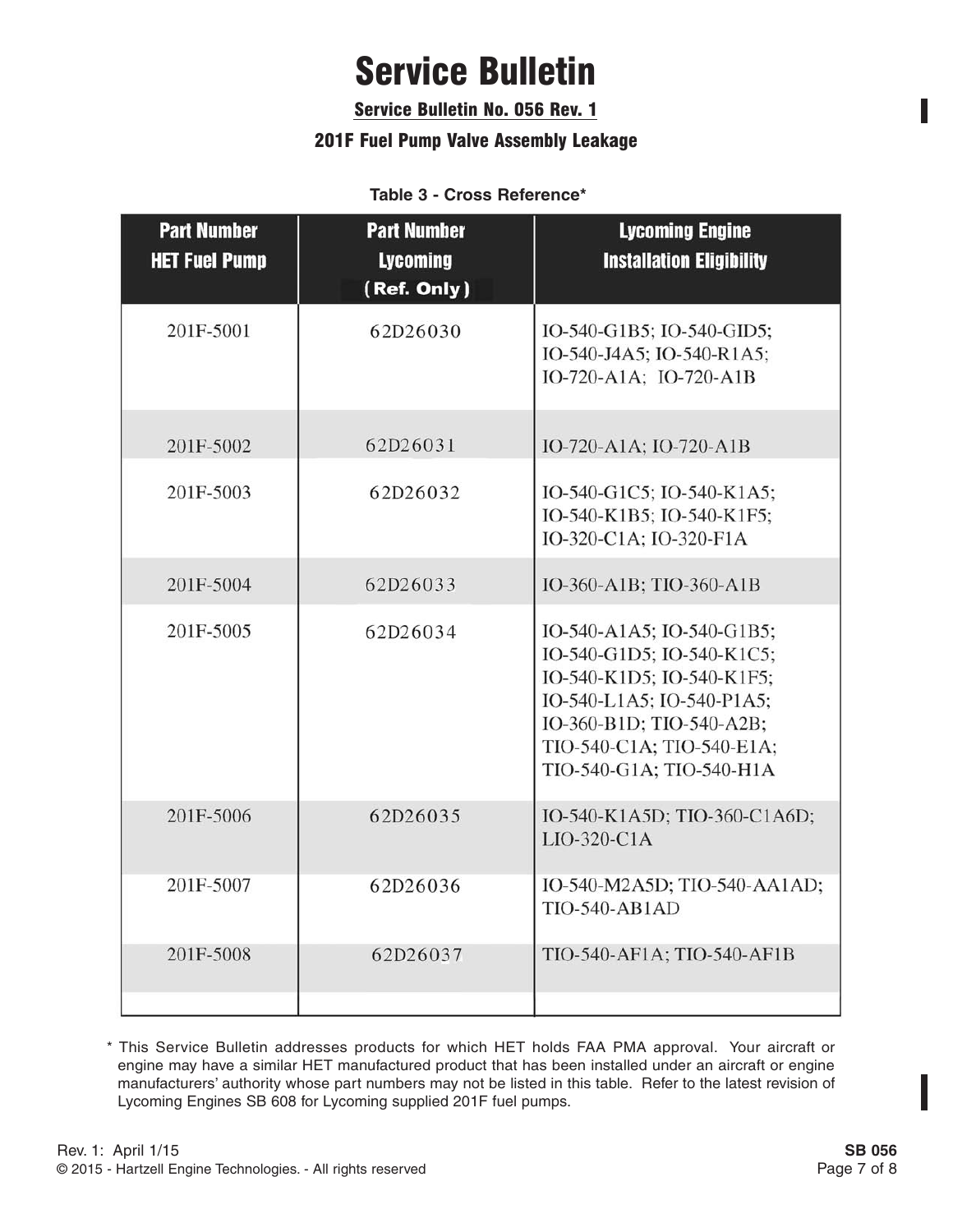Service Bulletin No. 056 Rev. 1

201F Fuel Pump Valve Assembly Leakage

#### **INTENTIONALLY LEFT BLANK**

ı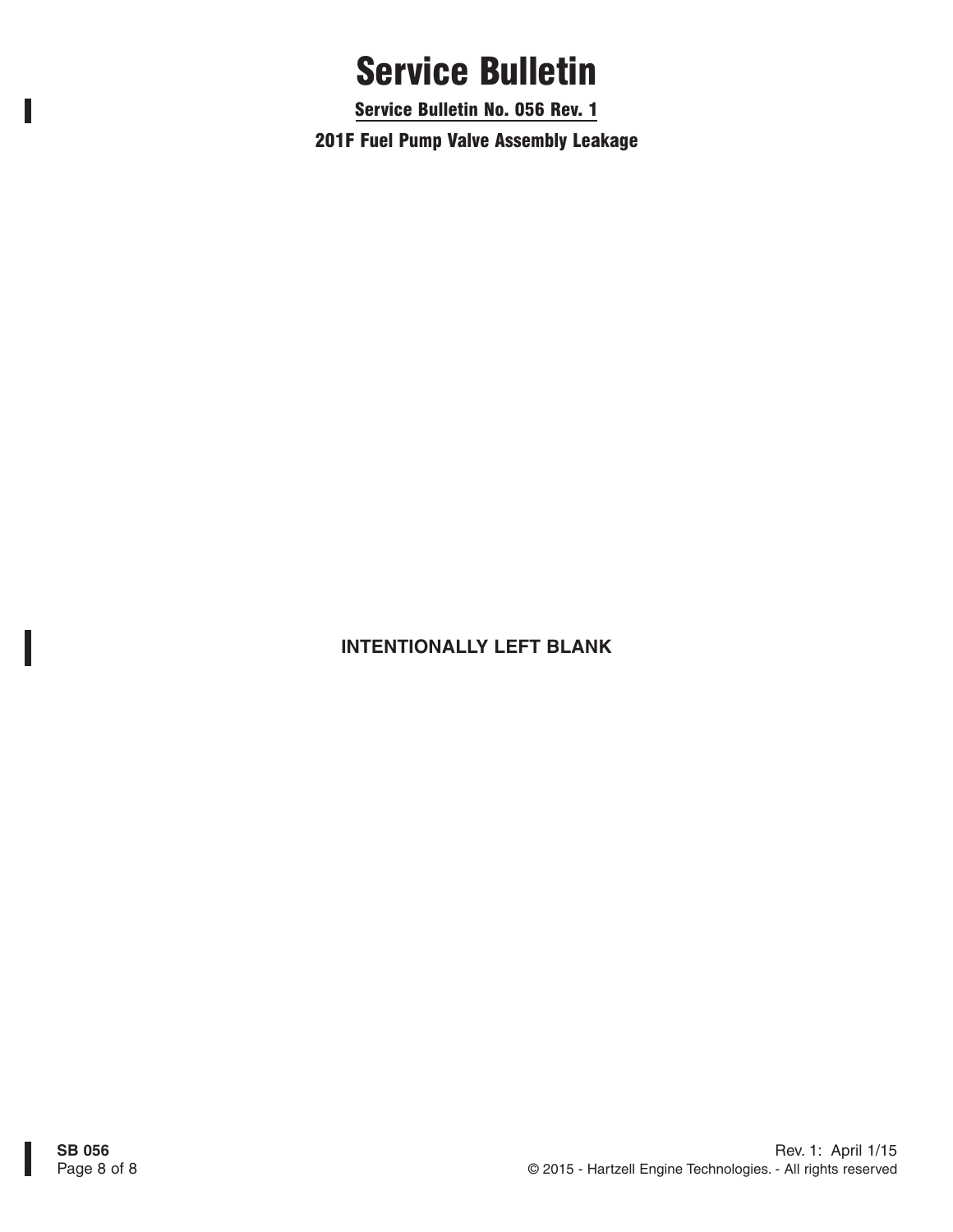### Service Bulletin Appendix

#### Service Bulletin No. 056 Rev. 1 201F Fuel Pump Valve Assembly Leakage

#### **1. ELIGIBILITY:**

- A. Hartzell Engine Technologies LLC (HET) 201F Series fuel pump shown in Table 1 of this service bulletin.
- B. Any 201F fuel pump utilizing an affected P/N 063F-5001 valve assembly in a field repair or overhaul.

#### **2. COMMERCIAL ASSISTANCE PROGRAM:**

The following will be provided with submission of a completed SB 056 Rev. 1 Claim Form, invoice copies showing breakdown of labor charges, material and log book entries. **Any commercial assistance or other consideration shall expire twelve (12) calender months from the date of issue of this Service Bulletin.**

- A. If an affected 201F Fuel Pump assembly (from Table 1 only) is returned to HET, it will be replaced with an overhauled fuel pump at no charge.
- B. If an affected P/N 063F-5001 valve assembly was installed, a new P/N 063F-5001 valve assembly will be provided at no charge.
- C. Labor for removal & installation for eligible 201F Fuel Pumps described in 2.A or 2.B above will be paid at a shop rate of up to US \$75 an hour up to the amount specified below:
	- (1) Up to one and one half (1.5) hours labor for affected Lycoming Engines.

#### **3. COMMERCIAL ASSISTANCE ADMINISTRATION:**

- A. Complete the Service Bulletin SB 056 Rev. 1 Claim Form attached to this appendix.
	- (1) Mail, e-mail, or fax the SB 056 Rev. 1 Claim Form to the attention of Product Support as indicated on the Service Bulletin Claim Form.
- B. Upon receipt of the Service Bulletin Claim Form, Hartzell Engine Technologies LLC will ship a replacement 201F Fuel Pump or P/N 063F-5001 valve assembly, as applicable, to the service provider indicated. Service provider must return the affected 201F Fuel Pump or P/N 063F-5001 valve assembly, as applicable, within thirty (30) days or the service provider shall be invoiced for the HET supplied fuel pump.
- C. For labor and material charges:
	- (1) Aircraft/engine service facility to submit an invoice up to the amount specified in section 2.B and copies of logbook entries for reimbursement.

#### **4. WARRANTY STATEMENT:**

- A. The sole warranty for the actions of SB 056 Rev. 1 are contained in the HET Limited Warranty Policy issued with the purchase of each new/overhauled 201F Fuel Pumps (see terms and conditions therein).
- B. Commercial assistance may apply as stated in this Appendix.
- C. Issuance of SB 056 Rev. 1 in no way constitutes an implied or expressed warranty of any kind.
- D. This publication does not imply or state any responsibility for the workmanship of any person or entity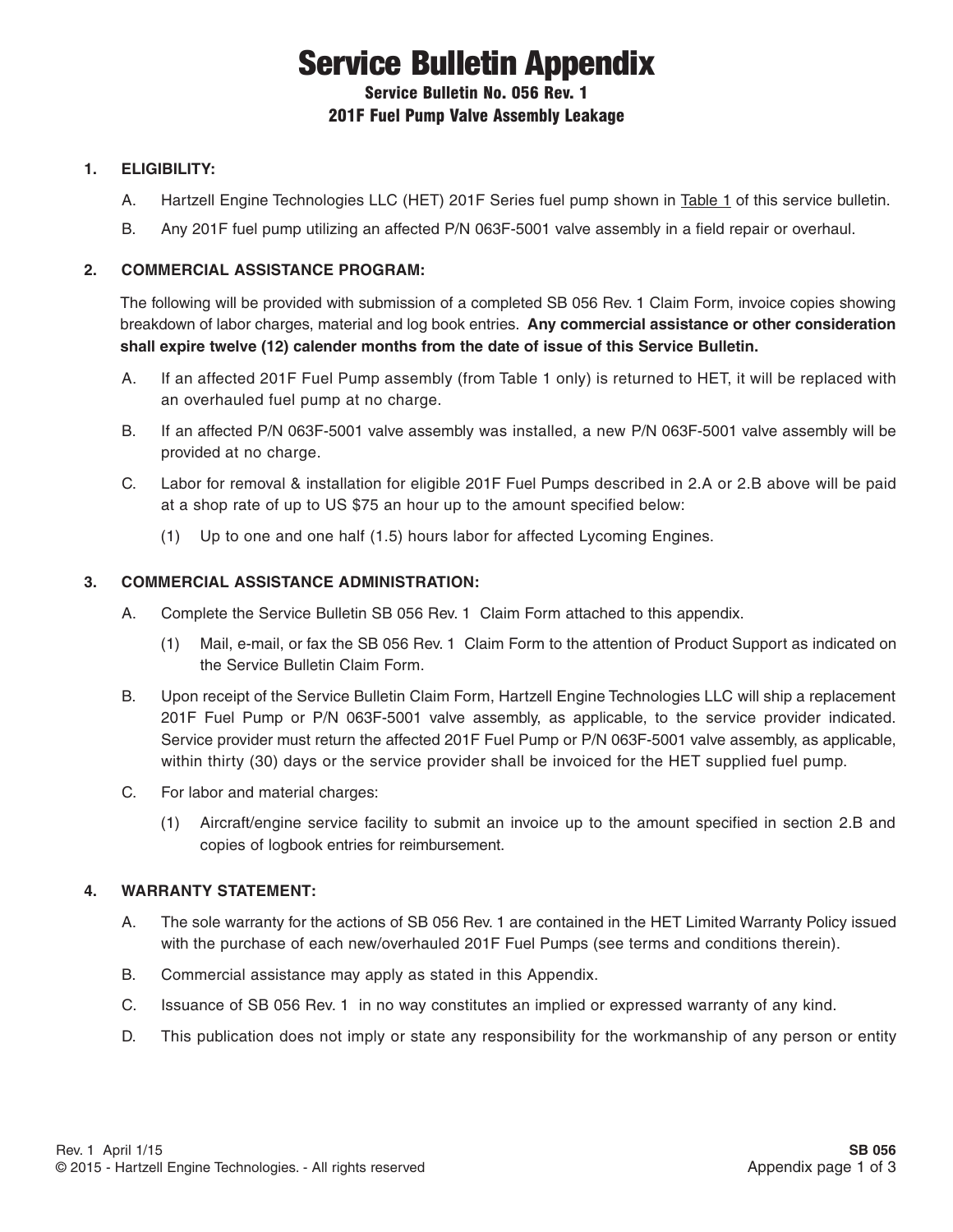### Service Bulletin Appendix

#### Service Bulletin No. 056 Rev. 1 201F Fuel Pump Valve Assembly Leakage

performing work or maintenance on the engine or aircraft fuel system.

#### **5. CONTACT INFORMATION:**

- A. Contact HET Product Support for all communications regarding the technical content of this Service Bulletin.
	- (1) Phone +1.334.386.5400 (Option 2)
	- (2) Fax +1.334.386.5450
	- (3) E-mail at techsupport@HartzellEngineTech.com.
	- (4) Address

Hartzell Engine Technologies LLC 2900 Selma Highway Montgomery, AL 36108 USA

#### **6. SHIPPING INFORMATION:**

If an unused 201F Fuel Pump is being returned, the affected parts must be securely packaged so no damage will occur. A copy of the properly completed SB 056 Rev. 1 Claim Form for each affected part must be placed inside the shipping container. All parts must be received undamaged and assembled. Ground shipping to and from will be reimbursed.

Ship To:

Hartzell Engine Technologies LLC 2900 Selma Highway Montgomery, AL 36108 USA

Attn: PRODUCT SUPPORT DEPT / SB 056 Rev. 1.